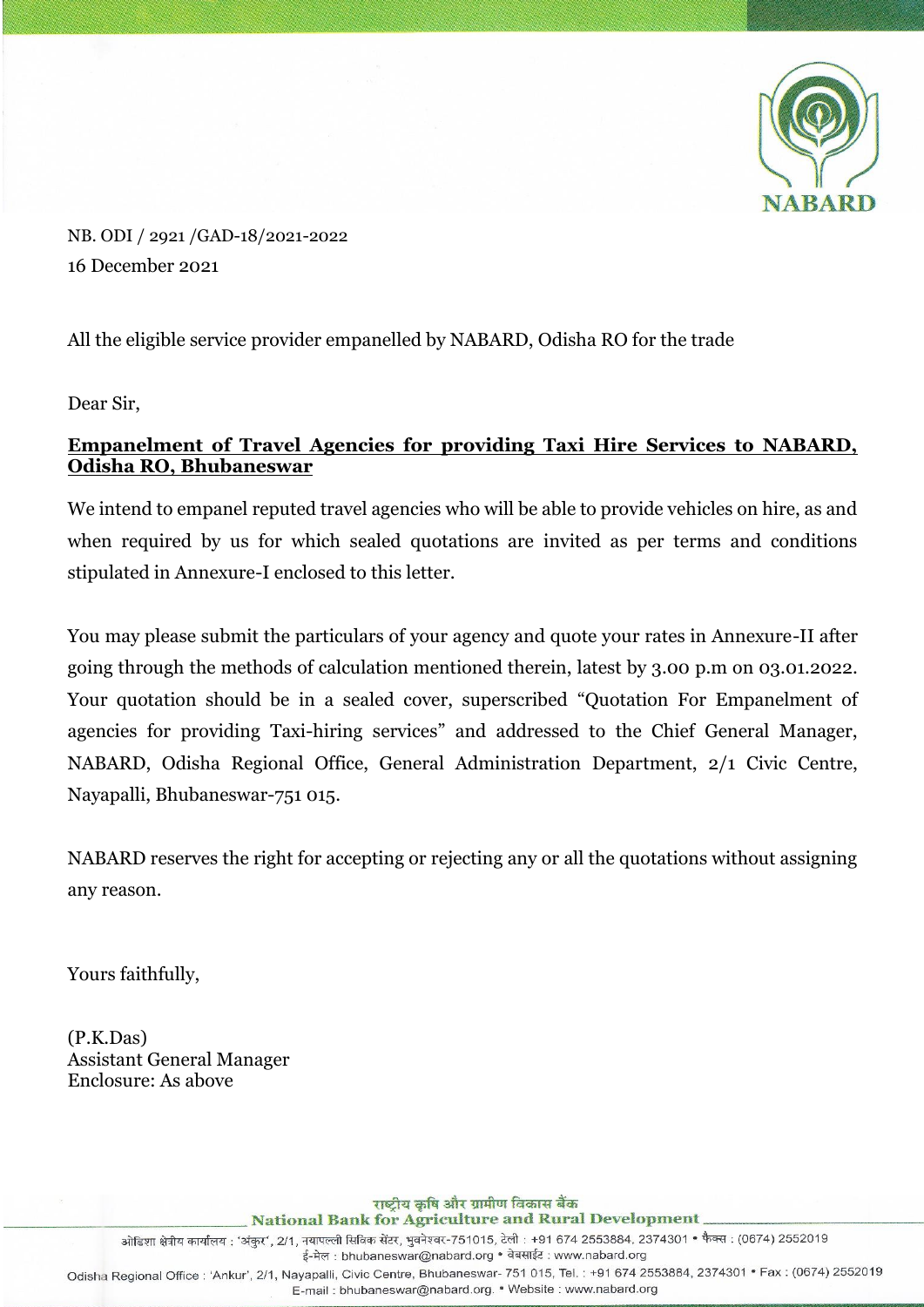#### **Annexure-I**

# **Empanelment of Travel Agencies for providing Taxi Hire Services to NABARD, Odisha RO, Bhubaneswar-**

#### **Terms and Conditions**

1. The agency must have been empanelled with NABARD, Odisha RO, Bhubaneswar to be eligible to bid for the job.

2. The agency becoming eligible for contract has to supply air-conditioned vehicles of various brands as per our requirement. The indicative varieties are mentioned in the quotation format. Such list is indicative only. NABARD may ask for any other type vehicle as and when required.

3. It is desirable that the agency intending to bid should have ownership of a sizable number of good quality of vehicles of required brand and model.

4. NABARD may consider to empanel more than one agency at a time. In such case the each of the agencies shortlisted for empanelment should agree to provide the service at the respective lowest rate quoted by any of them for each type of vehicle.

5. Vehicles to be supplied should be of high standard and the driver deputed should be knowledgeable and courteous in his behavior. He must possess a valid driving license and must keep it along with him during the duty period.

6. Vehicle deputed shall have the required fuel and the lubricants for the whole duration of hire. The driver shall not ask the guests for any monetary help or advance of any type.

7. Hiring for less than 200km shall be treated as local tour and shall be primarily calculated on hourly basis and secondarily as per additional km covered. Hiring for more than 200 km shall be treated as long distance travel and shall be primarily calculated on km basis and secondarily on additional hour basis.

8. Reporting and departure distances covered by the vehicle before reporting for undertaking the travel and after closing the travel respectively, shall be calculated on actual basis with maximum 15 km, to obviate the possibility of drivers asking for mentioning such distances at their fancy in the duty slip.

9. During the period of hire, all the parking, toll tax and other payments to the state Govt./local authorities, if any, shall be made by the agency which could be submitted along with the bills for reimbursements.

10. No increase in the charges/ rates would be entertained during the contract period.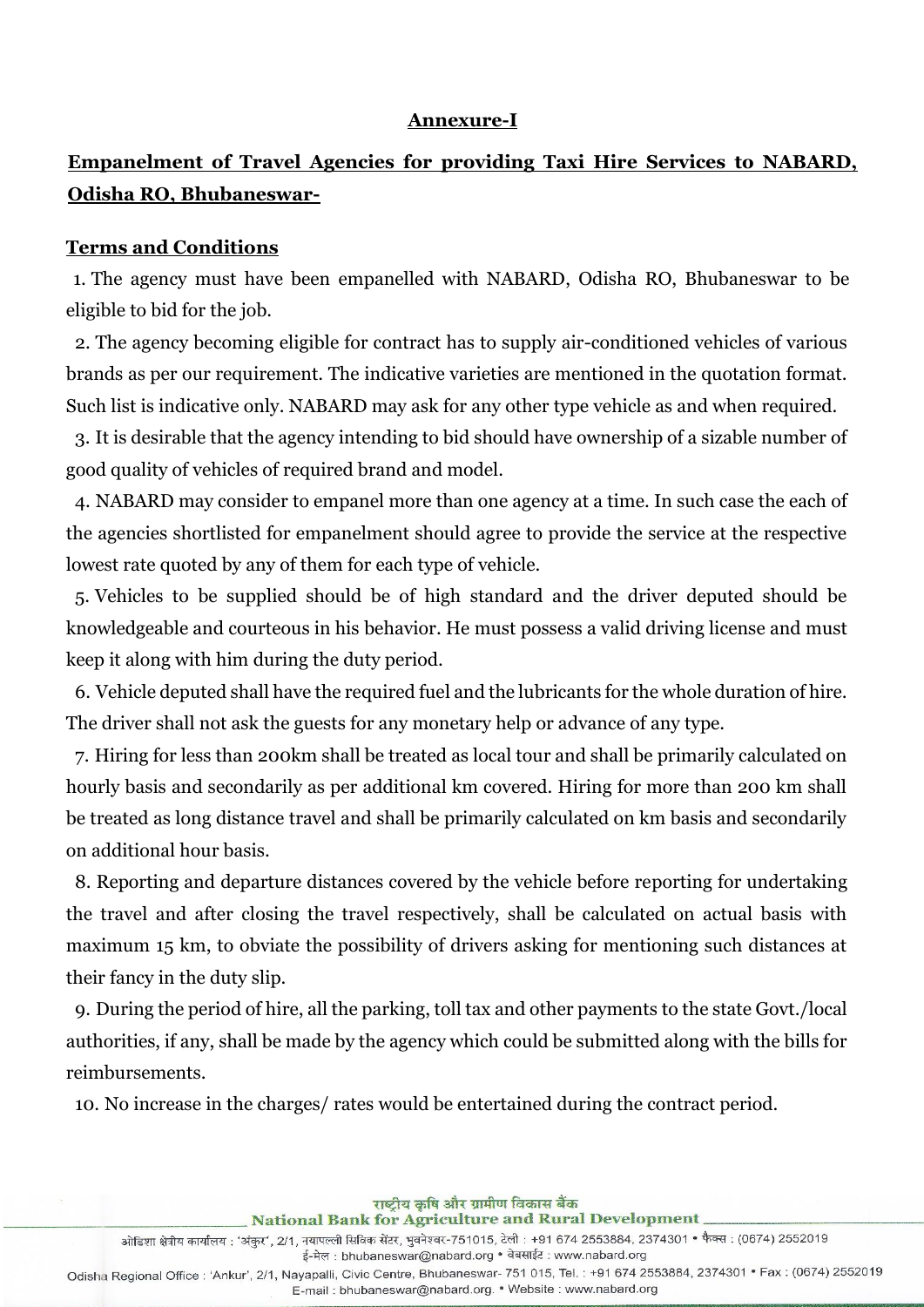11. The vehicles are expected to report at least 15 minutes before the time given and the driver shall know the route of place to be visited. The driver is expected to wait at the vehicle while the guest is away. In case the driver is not found near the vehicle, Bank may hire another vehicle without giving any rent for the said journey.

12. If the vehicle is found to be sub-standard then it can be sent back for which no damages would be paid.

13. All the vehicles provided must have comprehensive insurance cover as per the Motor Vehicle act.

14. The car should be kept clean and maintained in running and trouble free conditions. It must be washed and be provided with proper seat covers. The following extra amenities must be provided in the car

(i)One newspaper (one English /Hindi and one financial newspaper of the date).

(ii)Two water bottles of reputed brand such as Bisleri,Kinley,Aquafina, Himalaya etc.

(iii)Good quality Face Tissue Papers (in pouch)

(iv)One mini hand sanitizer

No extra charges will be paid for these amenities

15. Notwithstanding anything contained anywhere else NABARD reserves its right to terminate the empanelment without notice and without assigning any reason, if the services provided by the agency are not to the satisfaction of the competent authority of the bank.

16. All the wages and allied benefits like PF, ESI contributions, gratuity, bonus, accident insurance etc. due to the drivers, if any, are to be paid by the agency and the agency shall remain liable to the authorities concerned for compliance of the respective rules/laws and the agency will also remain liable for any contravention thereof. NABARD, in no way shall remain liable for compliance with any statutory requirement in this regard.

17. The agency is required to keep an interest free security deposit of Rs. 10000/ with NABARD which may be liable for forfeiture partially or fully at the sole discretion of the competent authority of NABARD in case of deficiency in service.

18. The agency has to quote its rates only in the prescribed format. No other type of quotation may be considered.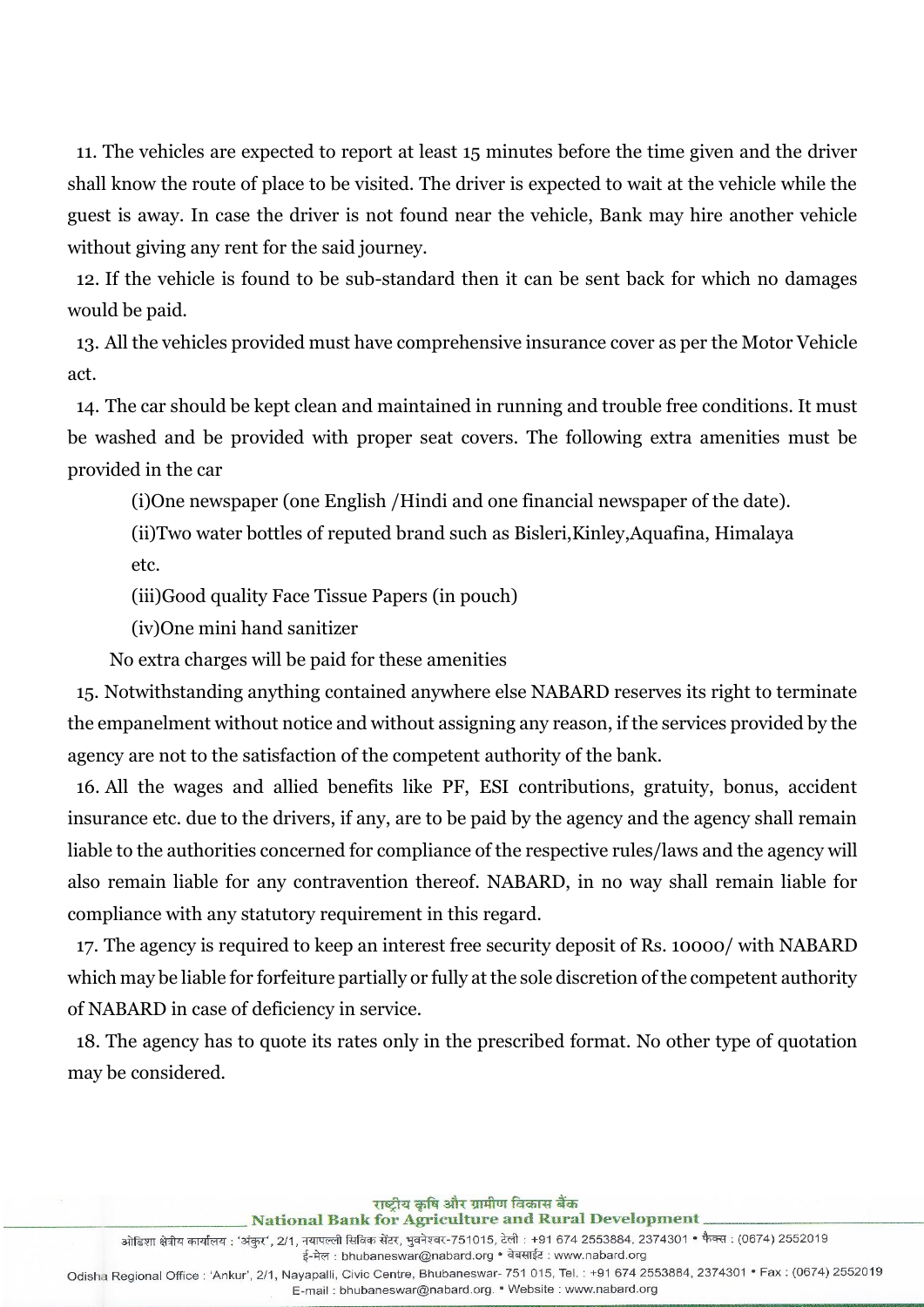19. In case of any dispute arising out of this contract/award of work between the National Bank and the agency, the decision of the NABARD will be final and binding on the agency.

20. All payments will be made through e-payment only after deducting the required taxes applicable from time to time.

21. All disputes are subject to Bhubaneswar jurisdiction only.

22. **Duration of Contract**-The contract shall normally be up to **31 December 2022** which can be renewed subsequently at the sole discretion of NABARD after review of the performance of the agency. However, NABARD reserves its rights to terminate the contract immediately on emergency basis without notice in the event of any unusual circumstances if it is observed/felt that the continuation of the contract any further would cause harm to NABARD or to public interest or public order.

22. **Terms of Termination**- The agreement can be terminated by not less than two months' notice by the agency and one month's notice by NABARD, under normal circumstances.

23. **Mode of Payment**- All payments will be made on monthly basis through NEFT/RTGS only. The bidding agency must have a bank account and PAN card, the documentary proof of which shall have to be submitted along with the quotation.

24. **Statutory Deductions**- Statutory TDS at the applicable rates shall be effected from all the payments by NABARD to the agency.

25. NABARD reserves the right to cancel any/all of the quotations without assigning any reason therefor.

26. In case any dispute arising out of this contract/award of work between the NABARD and the agency, the decision of the Chief General Manager, NABARD, Bhubaneswar will be final and binding on the contractor.

27. **Opening of Quotations**-The quotations will be tentatively opened by the competent authority of NABARD 30 minutes after the latest time prescribed for submission of the tender and the bidding agencies are free to remain present at the time of opening of quotations at NABARD Regional Office, Ankur 2/1, Nayapalli, Civic Centre, Bhubaneswar.

 28. The quotation has to be submitted strictly in the prescribed proforma as per Annexure-II and has to be signed on each page including the terms and conditions in Annexure-1.

-----o-----

राष्ट्रीय कृषि और ग्रामीण विकास बैंक **National Bank for Agriculture and Rural Development** ई-मेल: bhubaneswar@nabard.org • वेबसाईट: www.nabard.org Odisha Regional Office : 'Ankur', 2/1, Nayapalli, Civic Centre, Bhubaneswar- 751 015, Tel. : +91 674 2553884, 2374301 • Fax : (0674) 2552019 E-mail: bhubaneswar@nabard.org. • Website: www.nabard.org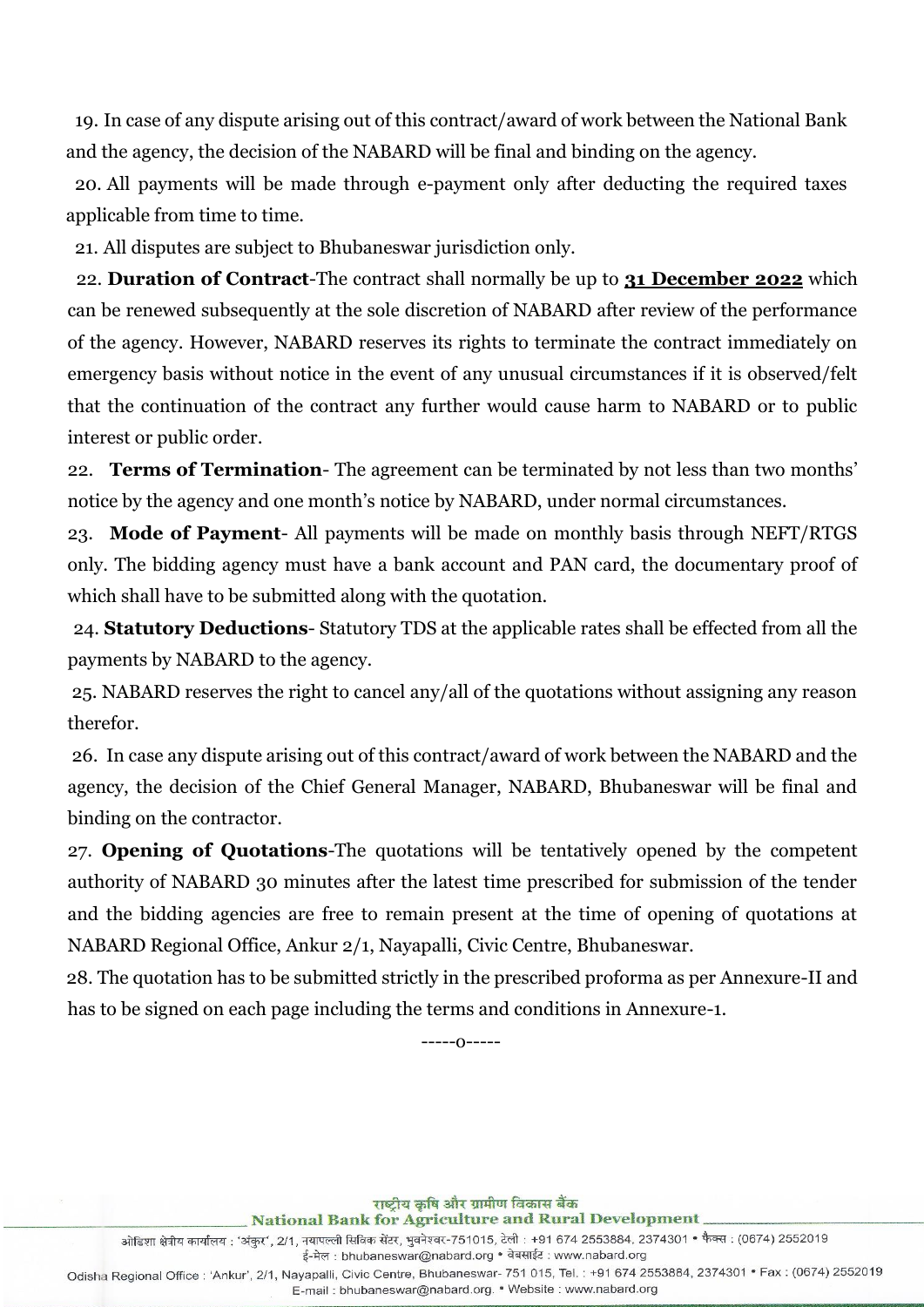#### **Annexure-II**

The Chief General Manager National Bank for Agriculture and Rural Development Odisha Regional Office "ANKUR", 2/1, Nayapalli Civic Centre Bhubaneswar - 15

Dear Sir,

### **Empanelment of Travel Agencies for providing Taxi Hire Services to NABARD, Odisha RO, Bhubaneswar**

Please refer to your Letter No. 2921 dated 16.12.2021 calling for quotation for executing the captioned work. Having examined the "Scope of Work and Other Terms & Conditions" mentioned in Annexure-1 of your letter under reference, having visited and examined the sites of the work, having acquired the requisite information relating thereto affecting the tender and having accepted the terms and conditions mentioned therein we hereby offer to execute the works specified in the said letter and quote our rate and furnish other required information in the prescribed proforma as per details below-

| $\mathbf{1}$            | Name and address of the<br>agency                                                                                                                                                               |  |  |
|-------------------------|-------------------------------------------------------------------------------------------------------------------------------------------------------------------------------------------------|--|--|
| $\mathbf{2}$            | <b>Telephone No.s</b>                                                                                                                                                                           |  |  |
| 3                       | <b>Nature of Ownership-</b><br>Proprietary, Partnership,<br>Regd. Company etc.                                                                                                                  |  |  |
| $\overline{\mathbf{4}}$ | <b>Details of Proprietor,</b><br>Partners, or CEO in case of a<br>regd. Company. Enclose ID<br>proof of the proprietor, copy<br>of partnership deed or Regd.<br>Certificate in case of company. |  |  |
| $\overline{5}$          | <b>Income Tax PAN No</b><br>(Attach self-attested<br>photocopy)                                                                                                                                 |  |  |
| 6                       | <b>GST Regd. No</b><br>(Attach self-attested<br>photocopy)                                                                                                                                      |  |  |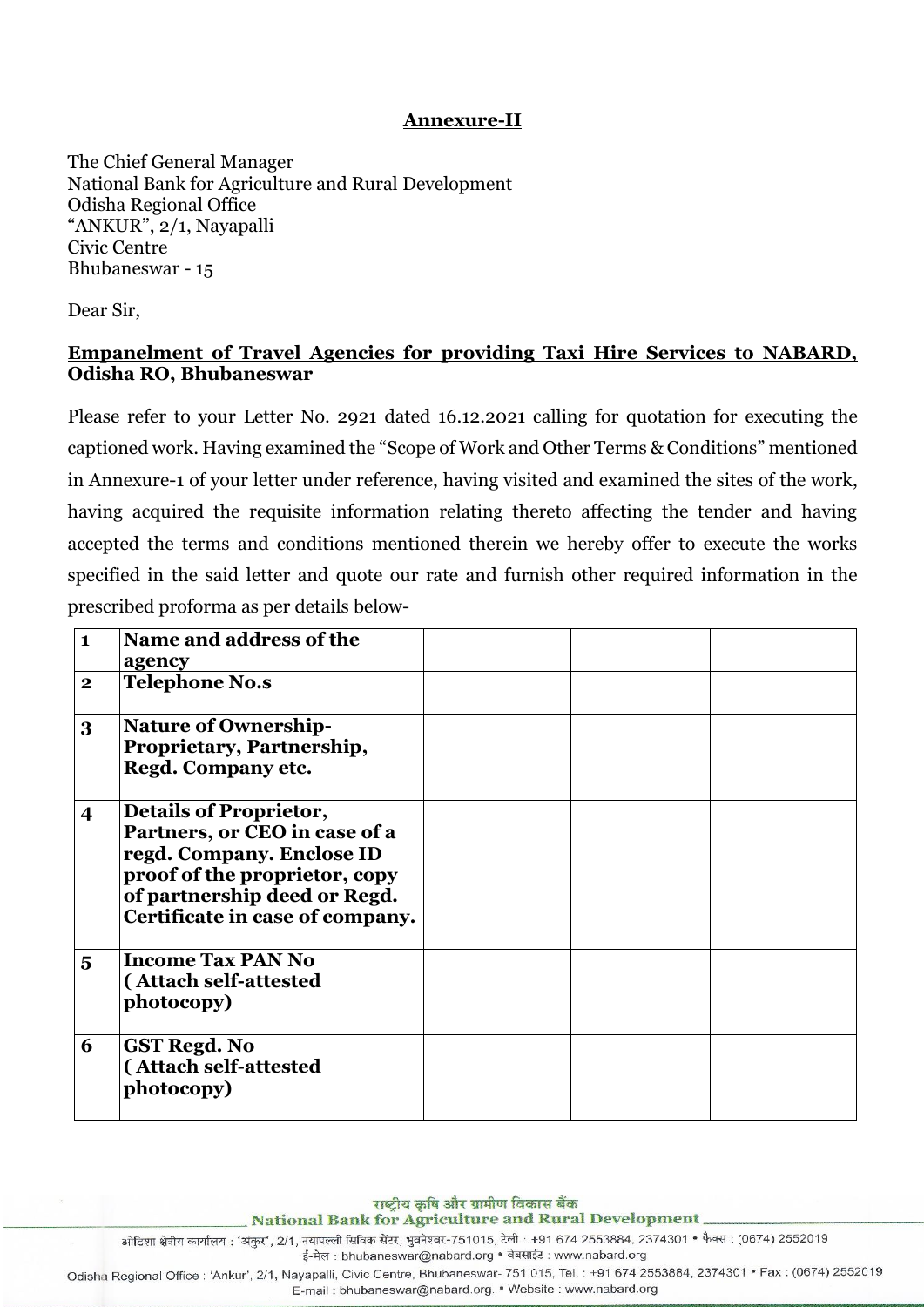| 7     | <b>Details of Bank Account:</b>                                                                                                                                                         |  |  |
|-------|-----------------------------------------------------------------------------------------------------------------------------------------------------------------------------------------|--|--|
| (i)   | Name of the Account holder                                                                                                                                                              |  |  |
| (ii)  | Name of the Bank, Branch & Place:                                                                                                                                                       |  |  |
| (iii) | $A/c$ type                                                                                                                                                                              |  |  |
|       | (Savings or Current):                                                                                                                                                                   |  |  |
| (iv)  | IFS code                                                                                                                                                                                |  |  |
| (v)   | Account No. (Attach self-attested<br>photocopy of a cancelled cheque)                                                                                                                   |  |  |
| 8     | Attach a list of vehicle owned by<br>the agency either in the name of<br>the agency, or its proprietor or CEO<br>with brand and model of vehicle,<br>its year of purchase, Reg No. etc. |  |  |

| $\boldsymbol{9}$ | <b>Rates Quoted</b>                                  |               |                |                                                                      |                     |
|------------------|------------------------------------------------------|---------------|----------------|----------------------------------------------------------------------|---------------------|
|                  | Sl No   Type of Vehicle<br>(All AC Vehicles<br>only) | Type of Hire  |                | Criteria                                                             | Rate Quoted<br>(Rs) |
| $\mathbf{i}$     | Dzire or similar<br>type                             | Within 200 KM | $\mathbf{1}$   | $Minimum$ hrs/ $km$<br>(For pick up and drop at<br>airport/station). |                     |
|                  |                                                      |               |                | $2$ Minimum hrs/<br>km                                               |                     |
|                  |                                                      |               |                | $3$ Per Hour $@$ KMS free                                            |                     |
|                  |                                                      |               | $\overline{4}$ | Per KM                                                               |                     |
|                  |                                                      | Above 200 KM  | $\mathbf{1}$   | Per KM                                                               |                     |
|                  |                                                      |               |                | 2 Detention Charges per<br>hour against $@$ KM<br>free per hour      |                     |
|                  |                                                      |               |                | 3 Night Halt                                                         |                     |
|                  |                                                      |               |                | From __ Hrs to __ Hrs                                                |                     |
| ii               | Innova or similar<br>type                            | Within 200 KM | $\mathbf{1}$   | $Minimum$ hrs/ $km$<br>(For pick up and drop at<br>airport/station). |                     |
|                  |                                                      |               | $\overline{2}$ | Minimum_hrs/<br>km                                                   |                     |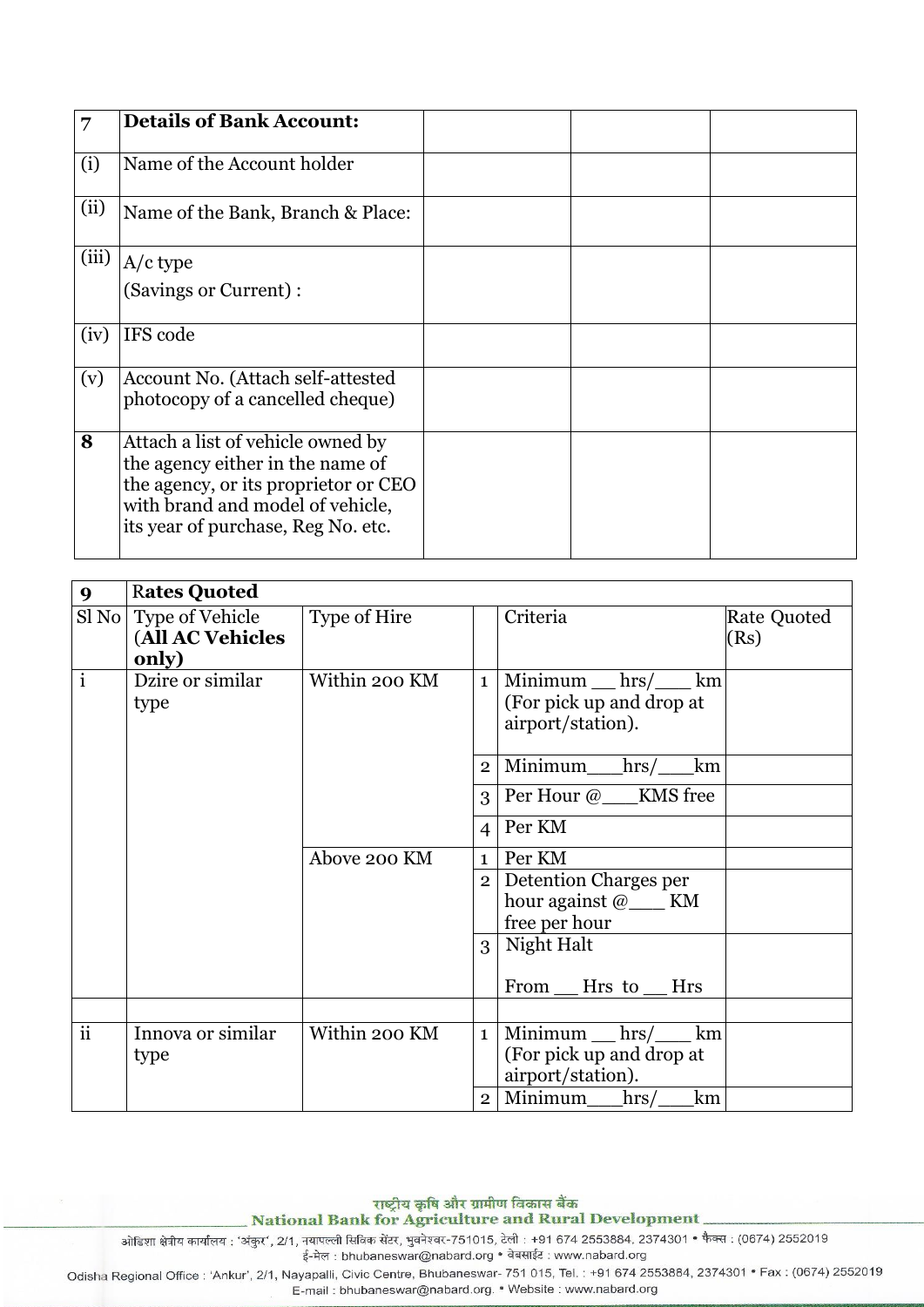|                                |                                                                |               |                | 3   Per Hour @___KMS free            |  |
|--------------------------------|----------------------------------------------------------------|---------------|----------------|--------------------------------------|--|
|                                |                                                                |               | $\overline{4}$ | Per KM                               |  |
|                                |                                                                | Above 200 KM  | 1 <sup>1</sup> | Per KM                               |  |
|                                |                                                                |               | 2 <sup>1</sup> | Detention Charges per                |  |
|                                |                                                                |               |                | hour against @ __ KM                 |  |
|                                |                                                                |               |                | free per hour                        |  |
|                                |                                                                |               | $\overline{3}$ | Night Halt                           |  |
|                                |                                                                |               |                | From<br>Hrs to<br><b>Hrs</b>         |  |
|                                |                                                                |               |                |                                      |  |
| $\overline{iii}$               | Honda City or                                                  | Within 200 KM | $1\vert$       | Minimum $hrs$ / km                   |  |
|                                | similar type of                                                |               |                | (For pick up and drop at             |  |
|                                | vehicle                                                        |               |                | airport/station).                    |  |
|                                |                                                                |               | $\overline{2}$ | Minimum_hrs/<br>km                   |  |
|                                |                                                                |               |                | 3   Per Hour @___KMS free            |  |
|                                |                                                                |               | $\overline{4}$ | Per KM                               |  |
|                                |                                                                | Above 200 KM  | 1              | Per KM                               |  |
|                                |                                                                |               | 2 <sup>1</sup> | Detention Charges per                |  |
|                                |                                                                |               |                | hour against @ <sub>__</sub> KM free |  |
|                                |                                                                |               |                | per hour                             |  |
|                                |                                                                |               | 3 <sup>1</sup> | Night Halt                           |  |
|                                |                                                                |               |                | From<br>Hrs to<br>Hrs                |  |
|                                |                                                                |               |                |                                      |  |
| $\underline{\text{i}\text{v}}$ | Any other type of<br>vehicle the agency<br>wishes to quote for |               |                |                                      |  |

# Yours faithfully,

# **Signature and seal of the authorised signatory of the agency**

Place:

Date:

Enclosures-1) Self-attested copy of the PAN card

2) Self-attested photocopy of a cheque.